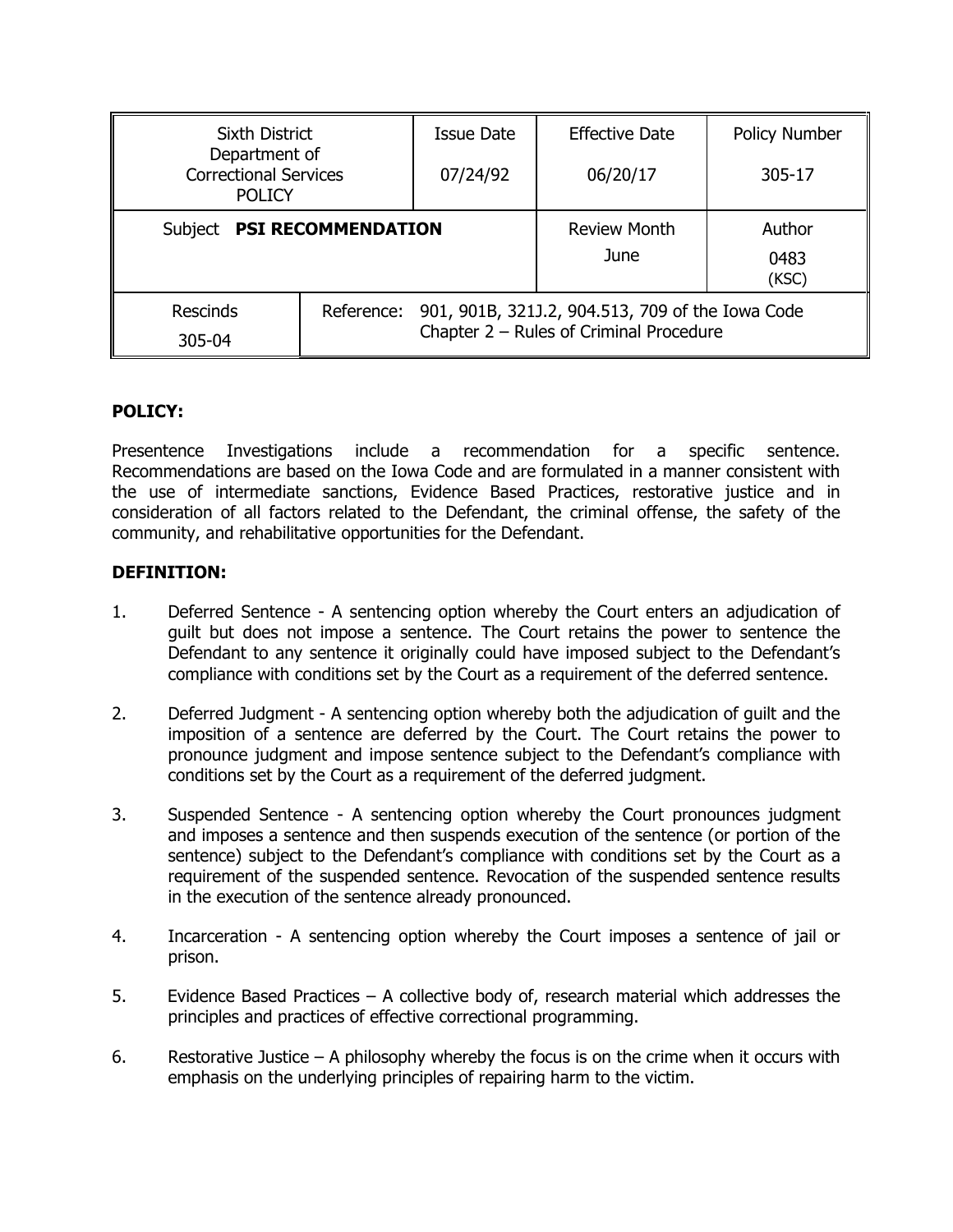#### **POLICY NUMBER 305-17 PAGE 2 OF 5**

## **DEFINITION:** (continued)

- 7. Intermediate Sanctions Sentencing options available under Iowa Code section 901B and through the resources and programs of the Judicial District. The emphasis is on the use of these options in lieu of incarceration in prison. The Intermediate Sanctions Continuum Plan is approved by the Director and Chief Judge of the District Court.
- 8. Plea The response by an accused Defendant to each criminal charge. Pleas normally are guilty, not guilty, Alford plea or not guilty by reason of insanity.
- 9. Rule 2.10 Plea An agreement between the prosecuting attorney and the attorney for the Defendant, upon the entering of a plea of guilty to a charged offense or to a lesser or related offense, the prosecuting attorney makes a charging or sentencing concession. If a plea agreement has been reached by the parties the Court requires the disclosure of the agreement in open Court at the time the plea is offered. The Court may accept or reject the agreement, or may defer its decision as to acceptance or rejection until receipt of a presentence report.
- 10. Alford Plea –The Defendant does not admit to the act, but admits the prosecution could likely prove the charge.
- 11. Pre-Plea Investigation  $-$  A PSI prepared before a finding of quilt or entering of a quilty plea. Also a PSI form in ICON.
- 12. Post-Sentencing Investigation A PSI prepared subsequent to the sentencing. Also a PSI form in ICON.

#### **PROCEDURE:**

- 1. The Presentence Investigator concludes the report with a recommendation for a specific sentence which includes:
	- A. Deferred/suspended sentence and/or term of incarceration;
	- B. Length of incarceration and/or probation;
	- C. Dollar amount of fine or civil penalty;
	- D. Intermediate Sanctions Continuum Placement, if applicable;
	- E. Victim restitution, if applicable.
	- F. Attorney fees, if applicable.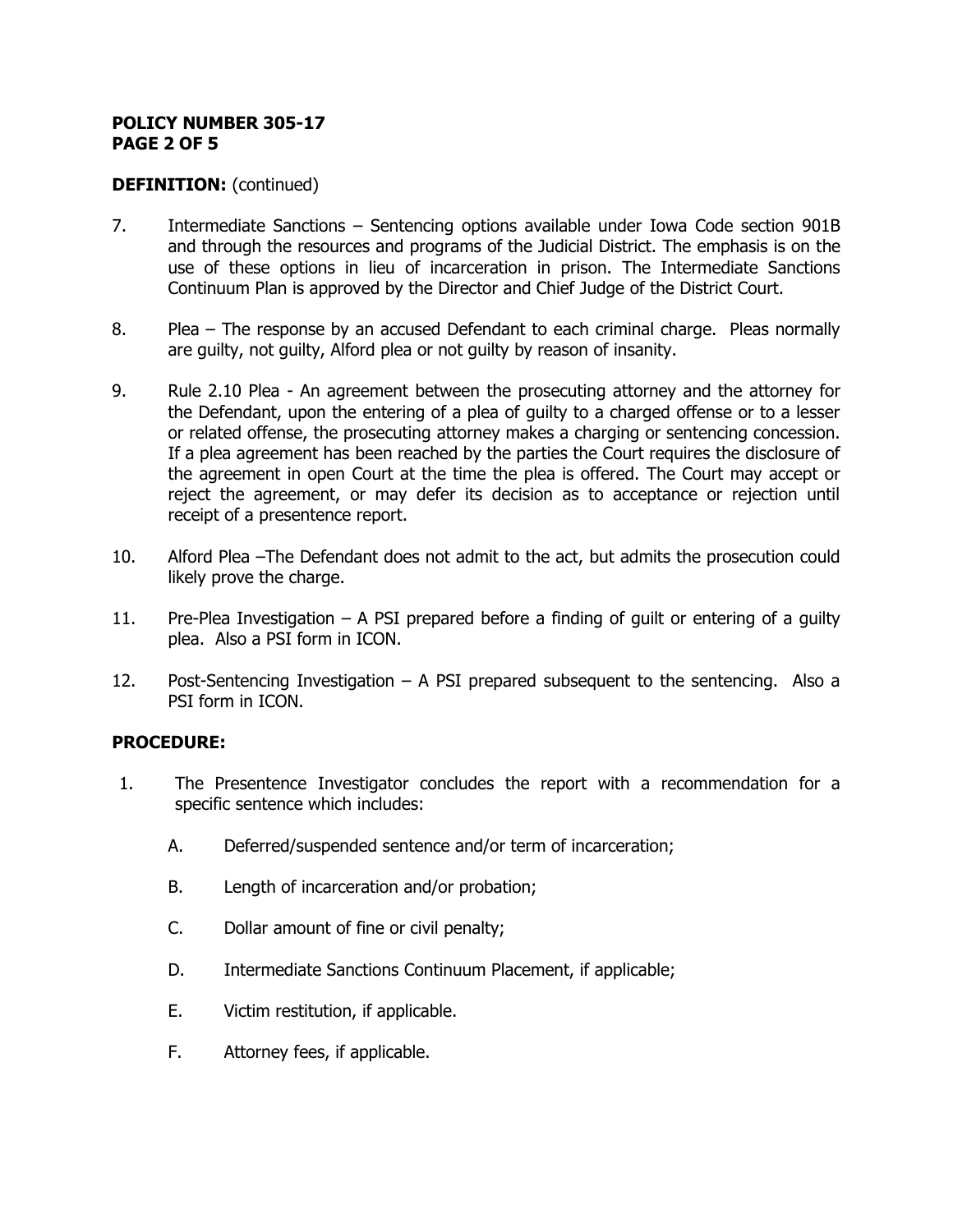#### **POLICY NUMBER 305-17 PAGE 3 OF 5**

### **PROCEDURE:** (continued)

- 2. The Presentence Investigator concludes the report with a paragraph outlining the reasons and facts supporting the recommendation. Recommendations are made after all information is gathered and verified and required assessments are completed. The recommendation of the Presentence Investigation is that of the District, not the individual Presentence Investigator. All recommendations require Supervisor approval.
- 3. The presentence recommendation is based on the following information:
	- A. Age of the offender;
	- B. Offender's criminal record and correctional history;
	- C. Nature and circumstances of the current offense;
	- D. Results of any validated assessment instruments approved by the  $6<sup>th</sup>$  Judicial District;
	- E. Victim impact and community safety;
	- F. Employment history;
	- G. Family circumstances;
	- H. Resources available to address offenders' rehabilitation;
	- I. Amenability towards treatment.
- 4. If the Presentence Investigator recommends probation, the recommendation may include specific conditions of probation (i.e. substance abuse programming, sex offender treatment, residential facility placement and other resources/programs both within the Department and within the community).
- 5. Pre-Plea Investigation No sentencing recommendation is made for a Pre-Plea Investigation. If the Court requests a recommendation be made after the submission of the Pre-Plea Investigation report, the assigned Presentence Investigator completes an addendum in ICON. The addendum includes the sentencing recommendation in addition to the reasons for the recommendation.
- 6. Post-Sentencing Investigation No sentencing recommendation is made for a Post-Sentencing Investigation report. The Presentence Investigator has the discretion whether or not to make a recommendation on the type of supervision or treatment deemed necessary.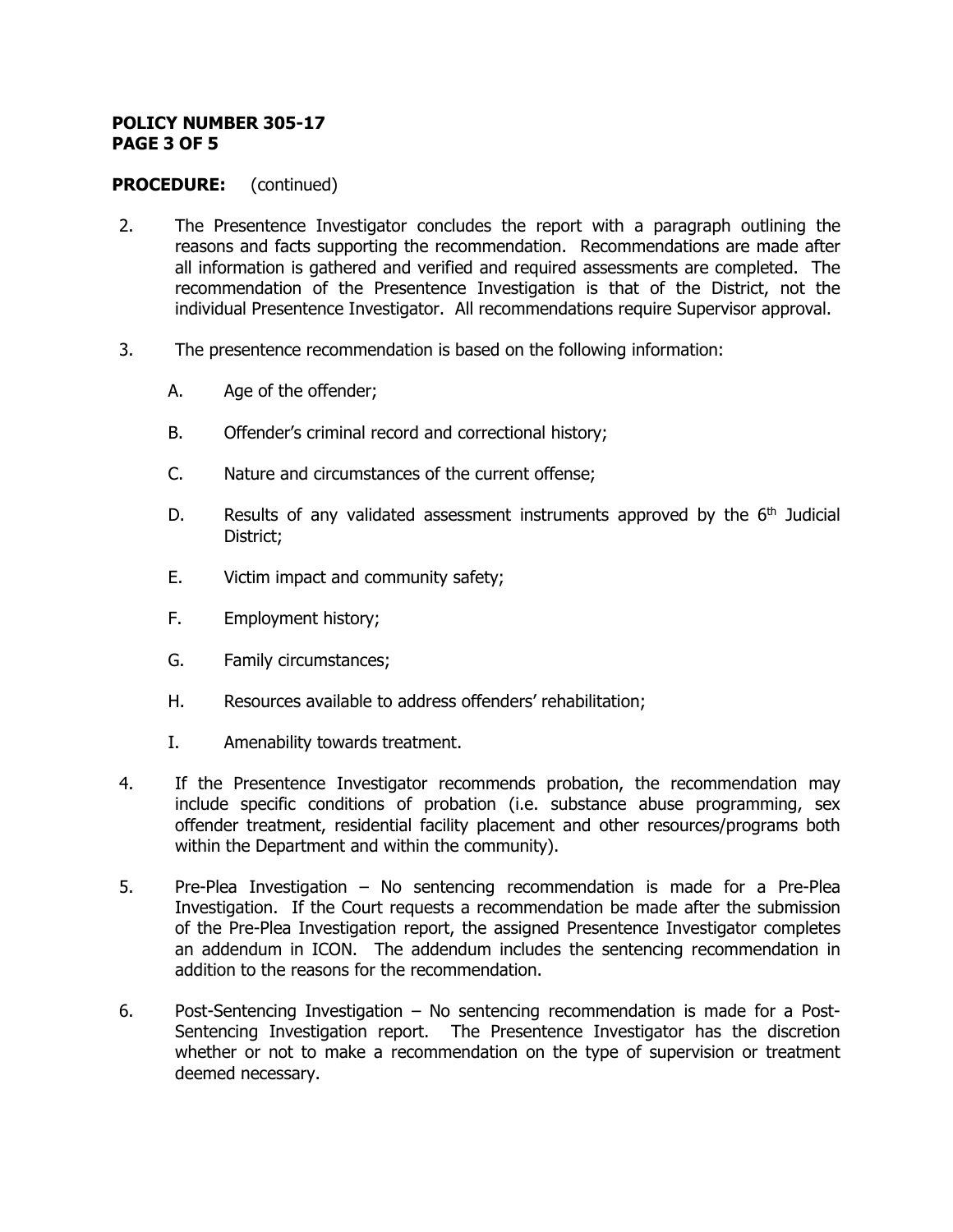#### **POLICY NUMBER 305-17 PAGE 4 OF 5**

### **PROCEDURE:** (continued)

- 7. If the Presentence Investigator is considering recommending residential placement, the Presentence Investigator consults with the Residential Division Manager/Residential Supervisor to determine the appropriateness of the placement and to secure a probable entry date. If a recommendation is made for residential placement, the Presentence Investigator enters a Transfer Instance to Residential into ICON.
- 8. If the Presentence Investigator is aware of a Rule 2.10 Plea, the Presentence Investigator documents the plea bargain details in the PSI report. The agreement made between the prosecution and the defense does not bind the recommendation of the Department.
- 9. The following offenses include special considerations in the recommendation:
	- A. Operating While Intoxicated (OWI) Second or Subsequent Offense. If the recommendation of placement in the OWI Program appears appropriate, the Presentence Investigator completes the OWI Program Worksheet found in ICON to determine the appropriate placement decision per Iowa Code Sections 321J.2 and 904.513.
	- B. Sexual offenses as defined by Iowa Code 709 A psycho-sexual evaluation or screening is conducted to provide justification for the recommendation. A recommendation of prison includes recommendation of placement in the Sex Offender Treatment Program. A recommendation of probation (suspended sentence) includes recommendation of referral to the District's Sex Offender Treatment Program.
	- C. Drug Treatment Court All recommendations for placement in Drug Treatment Court must be reviewed by Drug Treatment Court staff per policy (2200) for admission or disqualification, prior to making the recommendation.
	- D. ANCHOR Center Residential All recommendations for placement in ANCHOR Center Residential must be reviewed by ANCHOR Center Treatment Team per policy (2331) for admission or disqualification, prior to making the recommendation.
- 10. Per Iowa Code 901.11, the Department provides the outcome of a validated risk assessment as part of the recommendation on the following charges:
	- A. At the time of sentencing, the Court determines when a person convicted of **Prohibited Acts – Manufacturers, Possessors, Counterfeit Substances, Simulated Controlled Substances under section 124.401, subsection 1, paragraph "b" or "c",** first becomes eligible for parole or work release within the parameters described in section 124.413, subsection 3, based upon all the pertinent information including the person's criminal record, a validated risk assessment, and the negative impact the offense has had on the victim or other persons.